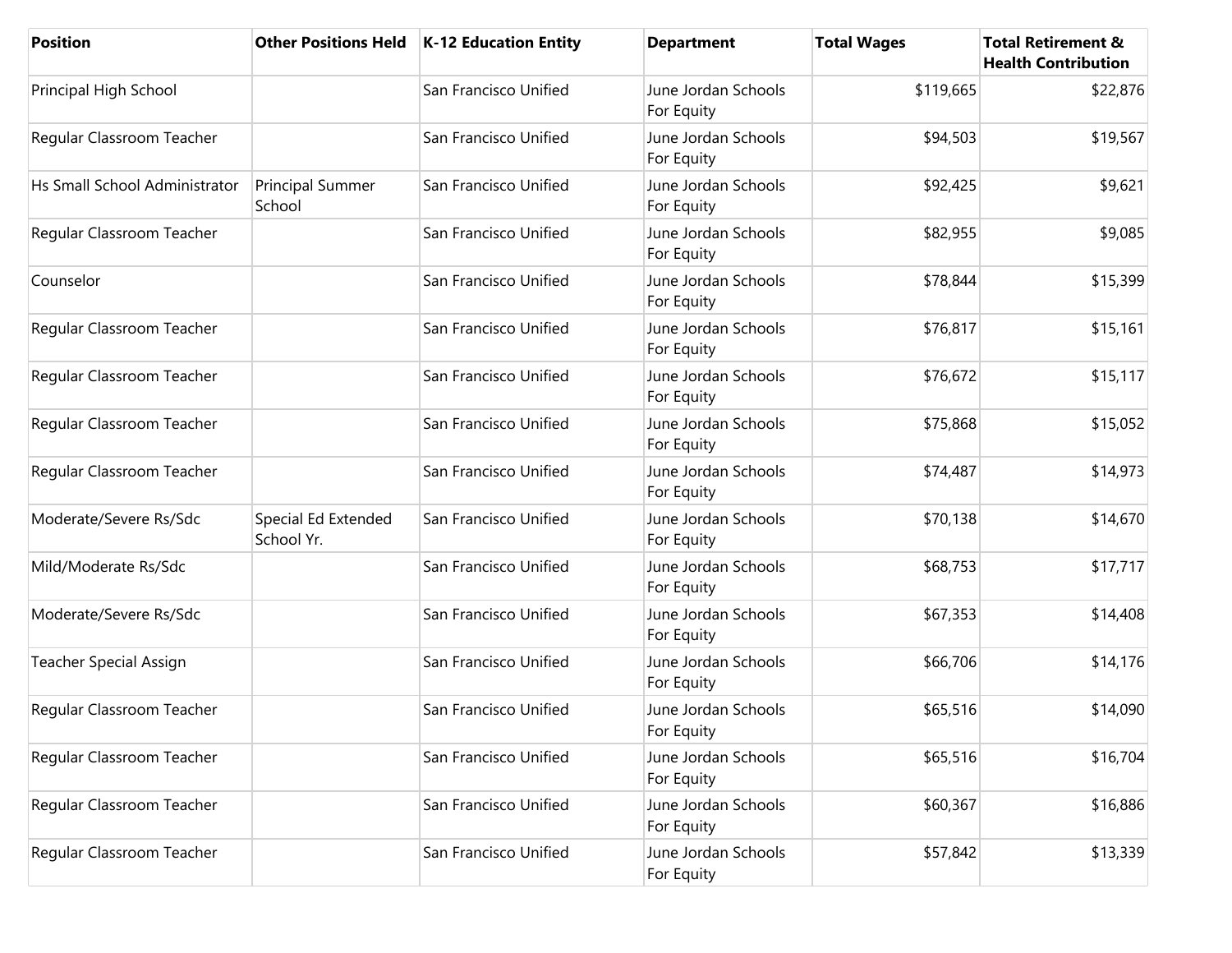| Regular Classroom Teacher               |                                                                                          | San Francisco Unified | June Jordan Schools<br>For Equity | \$55,678 | \$13,304 |
|-----------------------------------------|------------------------------------------------------------------------------------------|-----------------------|-----------------------------------|----------|----------|
| Regular Classroom Teacher               |                                                                                          | San Francisco Unified | June Jordan Schools<br>For Equity | \$55,531 | \$13,098 |
| Senior Clerk Typist                     |                                                                                          | San Francisco Unified | June Jordan Schools<br>For Equity | \$54,778 | \$25,601 |
| Regular Classroom Teacher               |                                                                                          | San Francisco Unified | June Jordan Schools<br>For Equity | \$54,500 | \$15,696 |
| R30 Com Health Outreach<br>Worker       | <b>Interschool Athletics</b>                                                             | San Francisco Unified | June Jordan Schools<br>For Equity | \$47,049 | \$7,740  |
| Mild/Moderate Rs/Sdc                    | Sped Ia Sh - All Impair                                                                  | San Francisco Unified | June Jordan Schools<br>For Equity | \$45,715 | \$7,466  |
| Regular Classroom Teacher               |                                                                                          | San Francisco Unified | June Jordan Schools<br>For Equity | \$44,640 | \$3,962  |
| <b>Education Integration Specialist</b> |                                                                                          | San Francisco Unified | June Jordan Schools<br>For Equity | \$41,391 | \$13,080 |
| Regular Classroom Teacher               |                                                                                          | San Francisco Unified | June Jordan Schools<br>For Equity | \$36,414 | \$9,480  |
| Security-Campus                         |                                                                                          | San Francisco Unified | June Jordan Schools<br>For Equity | \$35,784 | \$7,645  |
| Sped Ia Sh - All Impair                 | Instructional Aide II,<br>Sped Ia Sh - All Impair,<br>Children Center Day-<br>To-Day Sub | San Francisco Unified | June Jordan Schools<br>For Equity | \$34,044 | \$7,994  |
| Sp/Ed. Ia Non-Sev H: All Impmt          |                                                                                          | San Francisco Unified | June Jordan Schools<br>For Equity | \$33,243 | \$7,787  |
| Sped Ia Sh - All Impair                 | Sped Ia Sh - All Impair                                                                  | San Francisco Unified | June Jordan Schools<br>For Equity | \$32,709 | \$10,519 |
| Sped Ia Sh - All Impair                 | Sped Ia Sh - All Impair                                                                  | San Francisco Unified | June Jordan Schools<br>For Equity | \$32,286 | \$7,787  |
| Sped Ia Sh - All Impair                 | Sped Ia Sh - All Impair                                                                  | San Francisco Unified | June Jordan Schools<br>For Equity | \$28,300 | \$1,044  |
| Sped la Sh - All Impair                 | Interschool Athletics                                                                    | San Francisco Unified | June Jordan Schools<br>For Equity | \$26,405 | \$0      |
| Sped Ia Sh - All Impair                 | Sped Ia Sh - All Impair                                                                  | San Francisco Unified | June Jordan Schools<br>For Equity | \$26,079 | \$7,770  |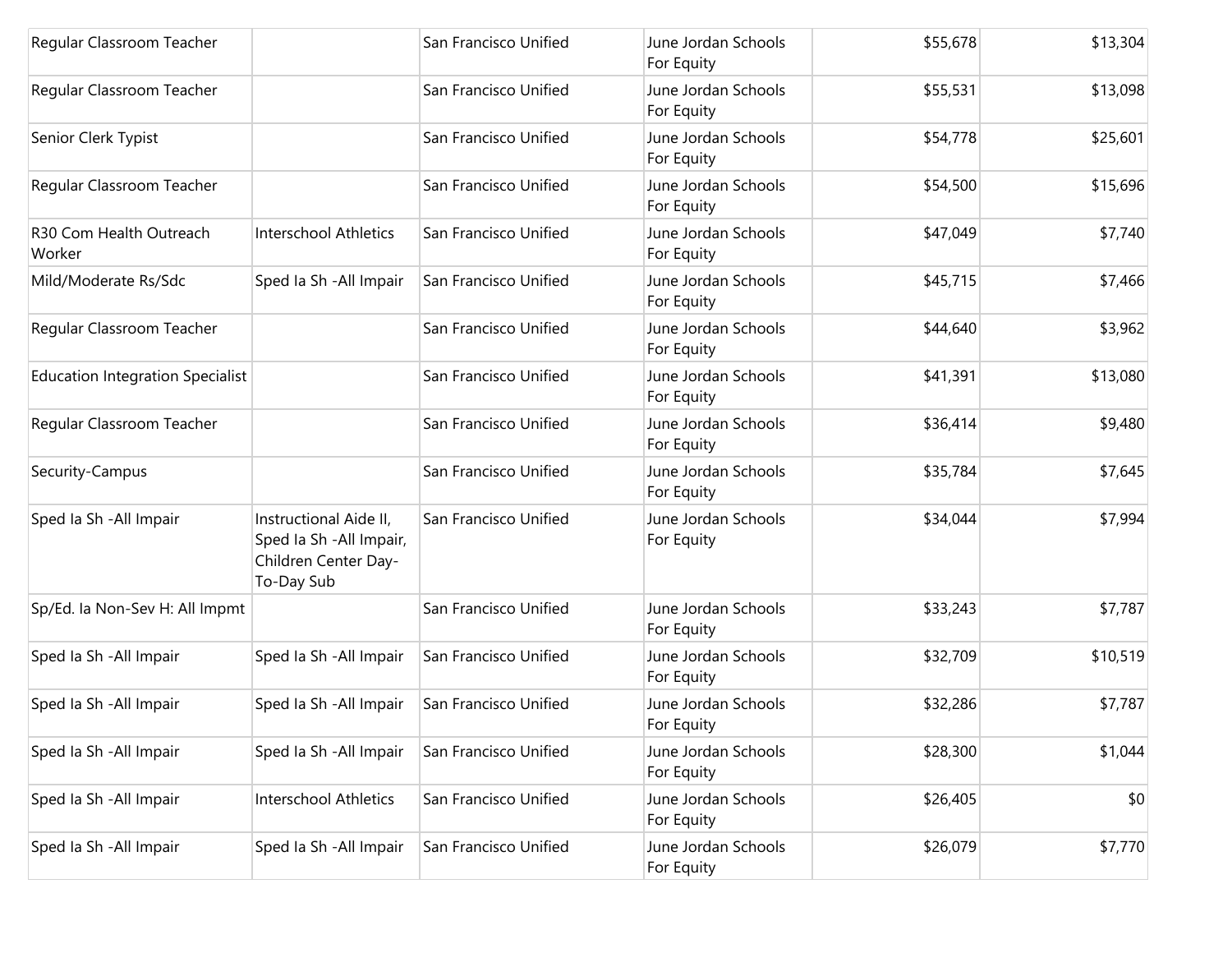| Sped Ia Sh - All Impair                               | Sped Ia Sh - All Impair | San Francisco Unified | June Jordan Schools<br>For Equity | \$25,685 | \$10,045 |
|-------------------------------------------------------|-------------------------|-----------------------|-----------------------------------|----------|----------|
| Mild/Mod Rs/Sdc (No Autism)                           |                         | San Francisco Unified | June Jordan Schools<br>For Equity | \$25,607 | \$6,775  |
| Regular Classroom Teacher                             | Day-To-Day Sub          | San Francisco Unified | June Jordan Schools<br>For Equity | \$22,280 | \$7,059  |
| Regular Classroom Teacher                             |                         | San Francisco Unified | June Jordan Schools<br>For Equity | \$22,054 | \$4,946  |
| Sped Ia Sh - All Impair                               |                         | San Francisco Unified | June Jordan Schools<br>For Equity | \$21,718 | \$0      |
| Peer Resource Teacher                                 |                         | San Francisco Unified | June Jordan Schools<br>For Equity | \$21,395 | \$4,932  |
| Com Rel Spec - Student Advisor                        |                         | San Francisco Unified | June Jordan Schools<br>For Equity | \$19,514 | \$2,728  |
| Mild/Mod Rs/Sdc (No Autism)                           |                         | San Francisco Unified | June Jordan Schools<br>For Equity | \$17,546 | \$1,883  |
| Regular Classroom Teacher                             |                         | San Francisco Unified | June Jordan Schools<br>For Equity | \$17,501 | \$1,878  |
| Sped Ia Sh - All Impair                               | Sped Ia Sh - All Impair | San Francisco Unified | June Jordan Schools<br>For Equity | \$17,423 | \$4,613  |
| Clerk Typist                                          |                         | San Francisco Unified | June Jordan Schools<br>For Equity | \$15,961 | \$6,155  |
| Specialized Phys Health Care-D                        |                         | San Francisco Unified | June Jordan Schools<br>For Equity | \$14,832 | \$729    |
| Specialized Phys Health Care-D Sped la Sh -All Impair |                         | San Francisco Unified | June Jordan Schools<br>For Equity | \$13,826 | \$4,832  |
| Sped Ia Sh - All Impair                               |                         | San Francisco Unified | June Jordan Schools<br>For Equity | \$10,950 | \$522    |
| <b>Interschool Athletics</b>                          |                         | San Francisco Unified | June Jordan Schools<br>For Equity | \$10,264 | \$0      |
| <b>Interschool Athletics</b>                          |                         | San Francisco Unified | June Jordan Schools<br>For Equity | \$3,607  | \$0      |
| <b>Interschool Athletics</b>                          |                         | San Francisco Unified | June Jordan Schools<br>For Equity | \$2,976  | \$0      |
| Sped Ia Sh - All Impair                               |                         | San Francisco Unified | June Jordan Schools<br>For Equity | \$2,087  | \$0      |